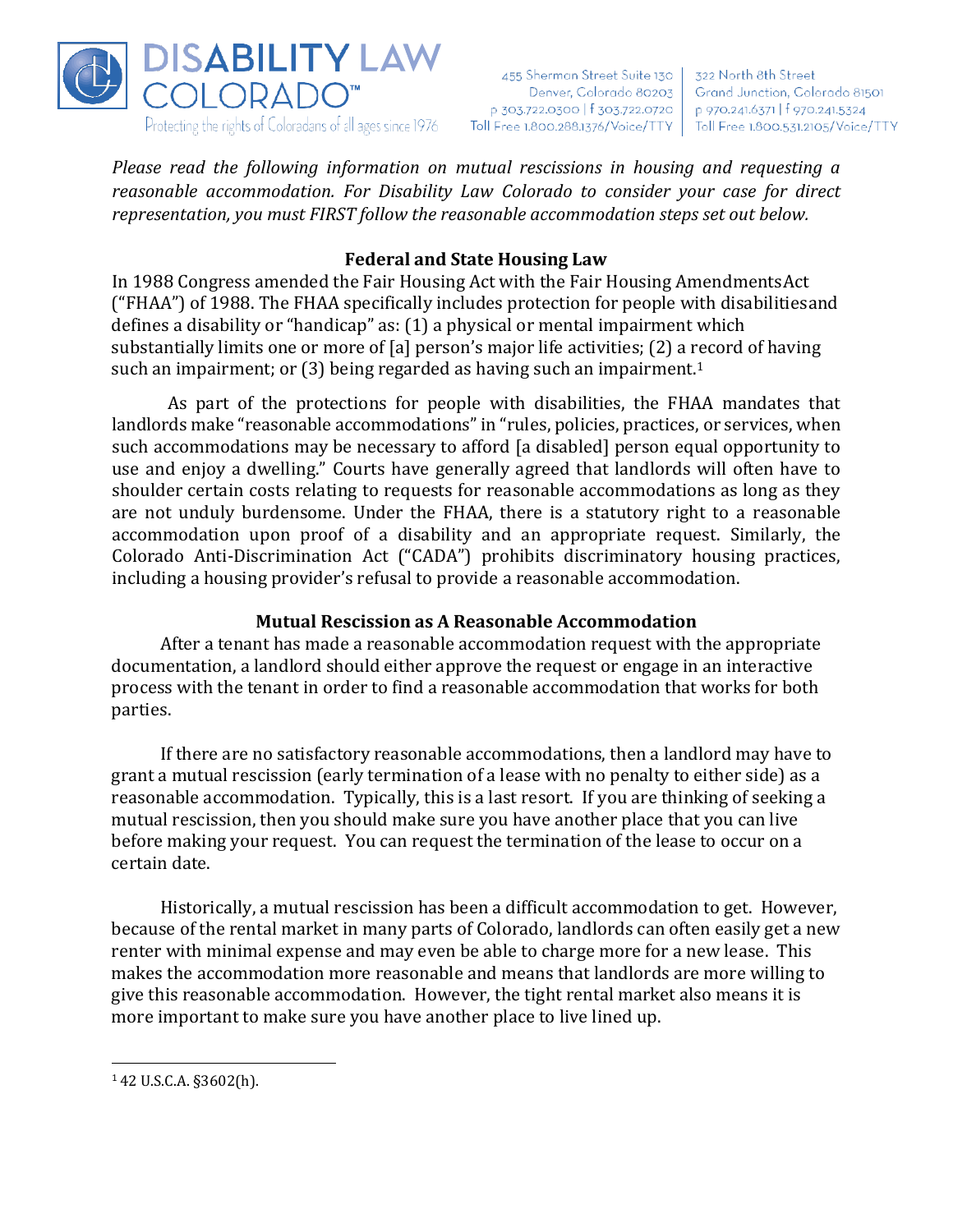## **Requesting a Reasonable Accommodation**

#### *Please complete these steps as soon as possible*

The FHAA does not require a request for a reasonable accommodation to be made in any particular manner or at a particular time. A resident or applicant for housing makes a reasonable accommodation request whenever they make it clear to the housing provider that they are requesting an exception, change, or adjustment to a rule, policy, practice, or service because of their disability. This request can be made by a family member or someone who is acting on their behalf.

Although not required by law, a request for a reasonable accommodation should be in writing.

- 1. The housing provider may ask for disability-related information that:
	- a. Is necessary to verify that the person has a physical or mental impairment thatsubstantially limits one or more major life activities or a record thereof;
		- i. A doctor or other medical professional, a peer support group, a non-medical service agency, or a reliable third party who is in a position to know about the individual's disability may provide verification of a disability. Typically, an individual's medical records or detailed information about the resident's disability is not necessary.
	- b. Describes the needed accommodation; **and**
	- c. Shows the relationship between the person's disability and the need or the requested accommodation (called a "nexus").
- 2. Include in your letter that you are requesting a written response to the reasonable accommodation request within 10 business days.
- 3. Make sure to sign and date your letter. Keep a copy of the letter for your records.
- 4. If the accommodation is not granted after ALL of the above steps are followed, please call Disability Law Colorado to discuss direct representation.

\*\*\* If a person's disability is obvious, or otherwise known to the provider, and if the need for the requested accommodation is also obvious or known, then the housing provider may not request any additional information. (i.e. – A blind resident who uses a guide dog)

\*\*\* If the disability is known or obvious but the need for the accommodation is not, the provider may request only information that is necessary to evaluate the disability-related need for the accommodation.

> See our Fact Sheets, including our in-depth Housing Packet, at: [http://www.disabilitylawco.org/resource](http://www.disabilitylawco.org/resources/fact-sheets) [s/fact-sheets](http://www.disabilitylawco.org/resources/fact-sheets)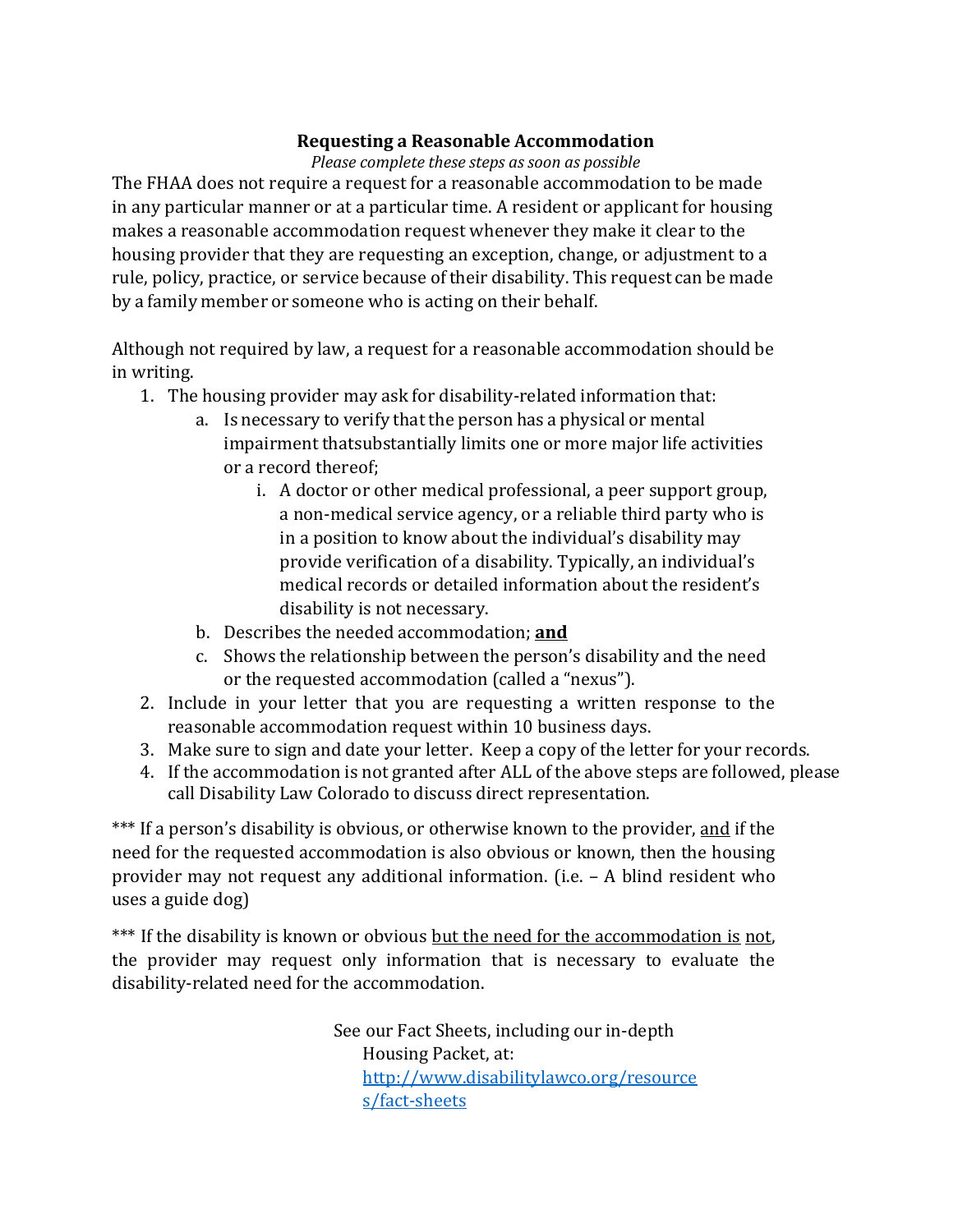## **Sample Letter to Housing Manager/ Landlord Requesting a Reasonable Accommodation for Mutual Rescission**

#### Mr. / Ms. **[***Name of Building Manager***] [***Housing Provider Name***] [Street** *Address***] [City]**, CO **[Zip Code]**

Re: Request for Reasonable Accommodation – Mutual Rescission of Lease

#### Dear Mr. / Ms. **[***Name of Building Manager***]**:

I live at **[***address***]** in **[***unit number***]** and have lived there since **[***date***]**. I am a qualified individual with a disability, as defined by the Fair Housing Amendments Act of 1988, because I have a substantial limitation in one or more major a major life activity. **[Briefly describe the disability and substantial limitation, i.e., mobility impairment which makes access your apartment common areas difficult because you must go up several steps]**. Because of my substantial impairments, I am considered a person with a disability pursuant to the Fair Housing Act ("FHA") and the Colorado Anti-Discrimination Act ("CADA"). 42 U.S.C. §3602(h); C.R.S. §24-34-501(1.3)(a).

Because you are unable to provide a reasonable accommodation that would allow me to fully use and enjoy my housing, I am requesting a mutual rescission as a reasonable accommodation. I moved into **[***address***]** on **[***date***]**. **[Describe issue or barrier in housing that cannot be corrected through a reasonable accommodation**]. As a result, the only way I can be accommodated is to receive a mutual rescission of my lease so that I can move into alternative housing.

I am a person with a disability. A mutual rescission of my lease would be reasonable considering a number of factors. First, **[Briefly describe the disability and substantial limitation, i.e., mobility impairment which makes access your apartment common areas difficult because you must go up several steps]**. Second, **[***address or location***]** is an extremely desirable location for renters and has high demand and low vacancy. As such, upon rescission of my lease, you should easily be able to relet my apartment.

My inability to fully use and enjoy my apartment and the landlord favored state of the rental market support my request for a mutual rescission of my lease effective as of **[***date you would like to break the lease***]**. Because of these